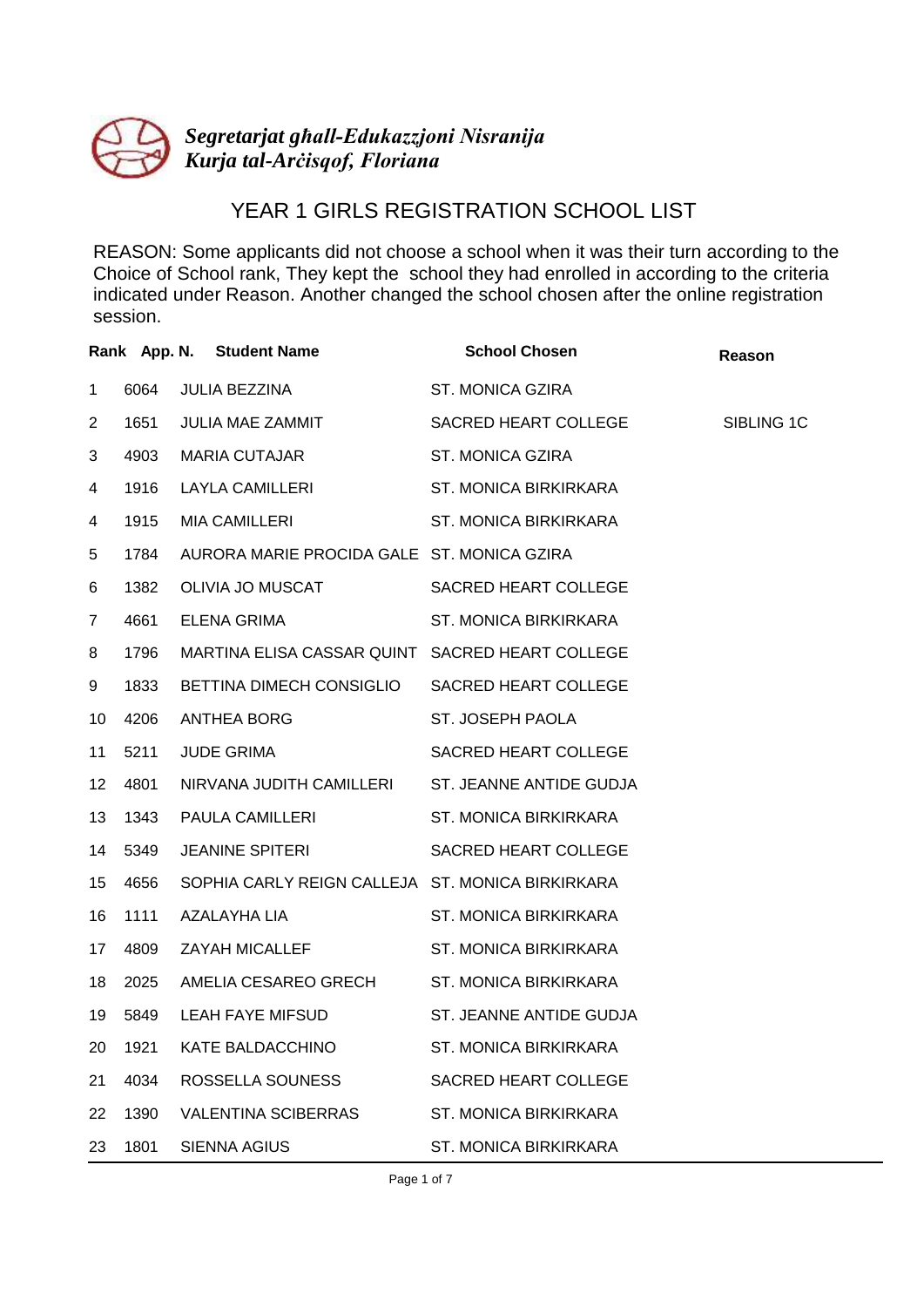

## YEAR 1 GIRLS REGISTRATION SCHOOL LIST

|    |      | Rank App. N. Student Name                    | <b>School Chosen</b> | Reason     |
|----|------|----------------------------------------------|----------------------|------------|
| 24 | 4352 | NINA MAE AGIUS ZAHRA                         | <b>NONE</b>          |            |
| 25 | 6035 | TARYN VINTESSA TURNER                        | SACRED HEART COLLEGE |            |
| 26 | 1689 | TISHAI CAMILLERI                             | ST. JOSEPH PAOLA     |            |
| 27 | 4504 | ELLA MAE EBEJER                              | SACRED HEART COLLEGE |            |
| 28 | 1913 | ELIZA MARIE ZERAFA                           | ST. JOSEPH PAOLA     |            |
| 29 | 5983 | AMIRA ELAMIN                                 | SACRED HEART COLLEGE |            |
| 30 | 2040 | EMMA GRECH                                   | SACRED HEART COLLEGE | SIBLING 1C |
| 31 | 1358 | LAURA MIFSUD BONNICI                         | SACRED HEART COLLEGE |            |
| 32 | 4611 | LEILA BRIFFA                                 | SACRED HEART COLLEGE |            |
| 33 | 1724 | ALBA BELEN BENITO SAICO                      | ST. FRANCIS MSIDA    |            |
| 34 | 3901 | MARTHA BUHAGIAR                              | SACRED HEART COLLEGE |            |
| 35 | 5684 | ALESSIA MAGRI                                | ST. DOROTHY ZEBBUG   |            |
| 36 | 1986 | NICOLE SCERRI                                | SACRED HEART COLLEGE |            |
| 37 | 3109 | OPHELIA-MAE ROSE                             | ST. JOSEPH SLIEMA    |            |
| 38 | 1732 | LILY ANN LAPIRA                              | SACRED HEART COLLEGE |            |
| 39 | 1768 | MARIJA ABELA                                 | SACRED HEART COLLEGE |            |
| 40 | 4476 | <b>KATE BUSUTTIL</b>                         | SACRED HEART COLLEGE |            |
| 41 | 1357 | JENNA PSAILA                                 | SACRED HEART COLLEGE |            |
| 42 | 3849 | GIULIA BARBARA                               | SACRED HEART COLLEGE |            |
| 43 | 1665 | MAE MANICARO                                 | ST. JOSEPH PAOLA     |            |
| 44 | 4573 | SOPHIA SULTANA FALZON                        | SACRED HEART COLLEGE |            |
| 45 | 4995 | ELLA BONNICI                                 | SACRED HEART COLLEGE |            |
| 46 | 1383 | SKYLER ROSE SCIBERRAS BUS ST. DOROTHY ZEBBUG |                      |            |
| 47 | 1424 | JULIA SPITERI                                | SACRED HEART COLLEGE |            |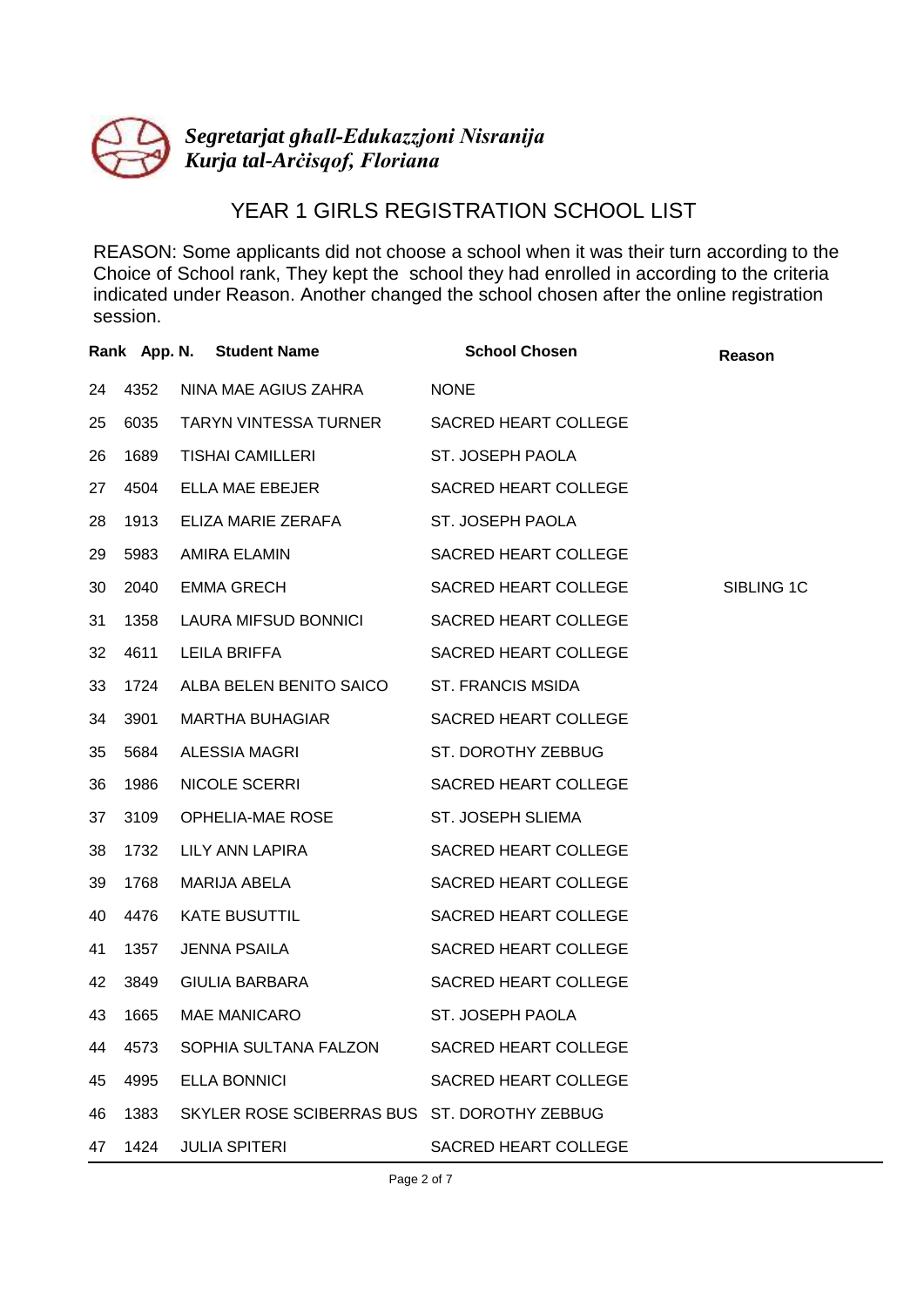

## YEAR 1 GIRLS REGISTRATION SCHOOL LIST

|    |      | Rank App. N. Student Name                       | <b>School Chosen</b>        | Reason |
|----|------|-------------------------------------------------|-----------------------------|--------|
| 48 | 4427 | MIKAELA MEILAK                                  | SACRED HEART COLLEGE        |        |
| 49 | 1749 | KATE ATTARD                                     | <b>SACRED HEART COLLEGE</b> |        |
| 50 | 1565 | <b>JULIA VELLA</b>                              | ST. DOROTHY ZEBBUG          |        |
| 51 | 1695 | ZAYELLE BORG AQUILINA                           | ST. JOSEPH PAOLA            |        |
| 52 | 5467 | <b>EMILY ATTARD</b>                             | SACRED HEART COLLEGE        |        |
| 53 | 1964 | AMY MAINZER                                     | ST. JOSEPH SLIEMA           |        |
| 54 | 5010 | MIA MIFSUD                                      | ST. DOROTHY ZEBBUG          |        |
| 55 | 3243 | ANNIE DEBONO MAGGI                              | ST. JOSEPH SLIEMA           |        |
| 56 | 3920 | <b>ALAYA MICALLEF</b>                           | <b>SACRED HEART COLLEGE</b> |        |
| 57 | 1320 | JULIA MALLIA                                    | SACRED HEART COLLEGE        |        |
| 58 | 4185 | KAIA KAMDEN IVY SCHEMBRI W ST. JOSEPH SLIEMA    |                             |        |
| 59 | 1716 | GEMMA MARIE AGIUS                               | SACRED HEART COLLEGE        |        |
| 60 | 1865 | <b>IVY VELLA</b>                                | ST. JOSEPH PAOLA            |        |
| 61 | 1607 | EVE CILIA                                       | SACRED HEART COLLEGE        |        |
| 62 | 1373 | <b>GIORGIA CHIRCOP</b>                          | SACRED HEART COLLEGE        |        |
| 63 | 5926 | MILA ROSE VELLA                                 | SACRED HEART COLLEGE        |        |
| 64 | 4405 | FEDERICA GODANO                                 | <b>SACRED HEART COLLEGE</b> |        |
| 65 | 5247 | CHLOE' ANNE BONNICI LANZON SACRED HEART COLLEGE |                             |        |
| 66 | 5059 | ANA GIORDMAINA                                  | ST. JEANNE ANTIDE GUDJA     |        |
| 67 | 5166 | ELLA CARUANA                                    | SACRED HEART COLLEGE        |        |
| 68 | 4350 | ZARA GALDES                                     | ST. JOSEPH SLIEMA           |        |
| 69 | 1466 | KRISTA DUCA                                     | OUR LADY IMMACULATE HAMRUN  |        |
| 70 | 2060 | <b>EMILY LOPORTO</b>                            | SACRED HEART COLLEGE        |        |
| 71 | 3893 | LUISA FARRUGIA                                  | SACRED HEART COLLEGE        |        |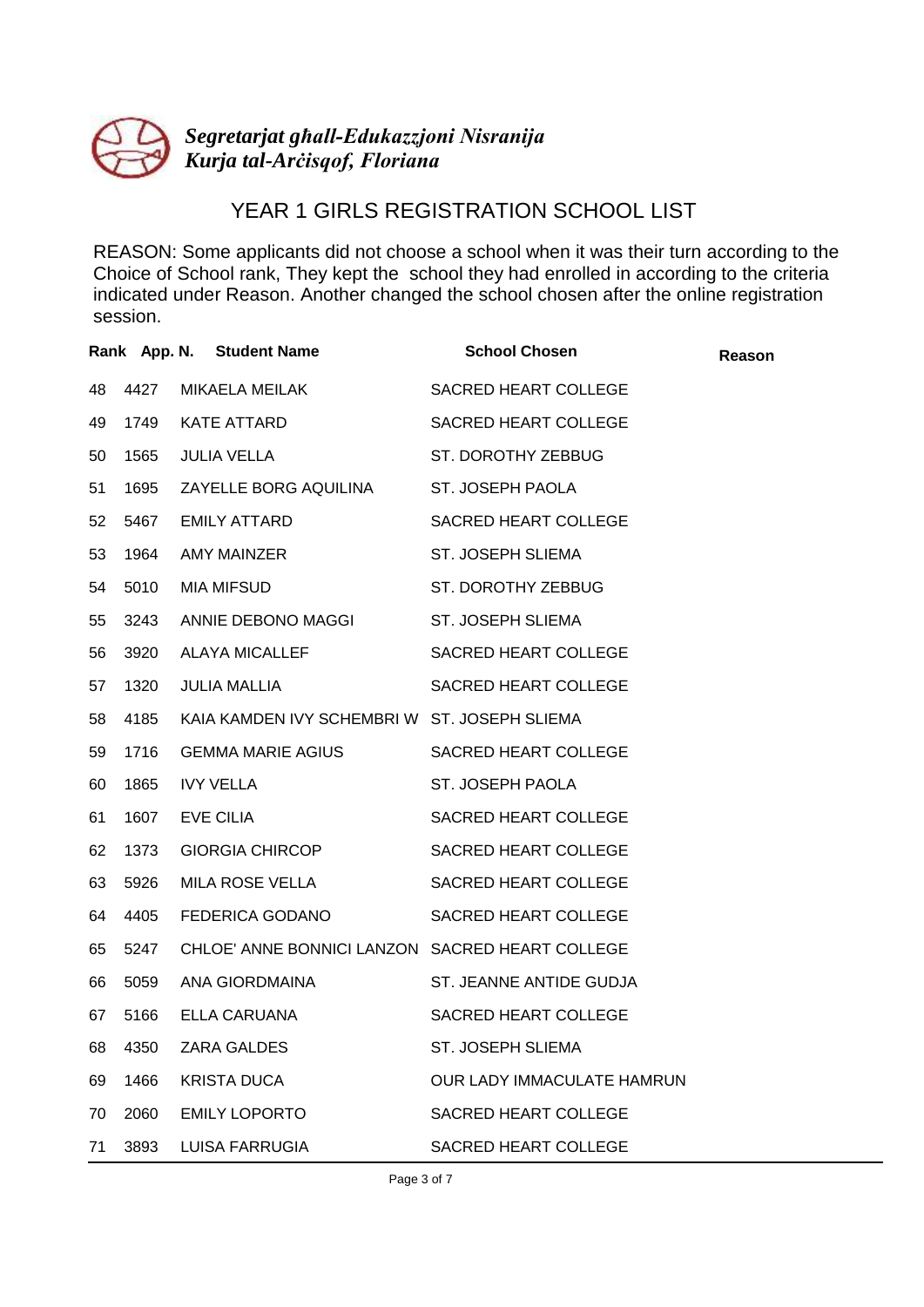

## YEAR 1 GIRLS REGISTRATION SCHOOL LIST

REASON: Some applicants did not choose a school when it was their turn according to the Choice of School rank, They kept the school they had enrolled in according to the criteria indicated under Reason. Another changed the school chosen after the online registration session.

|    |      | Rank App. N. Student Name      | <b>School Chosen</b>              | Reason      |
|----|------|--------------------------------|-----------------------------------|-------------|
| 72 | 1438 | <b>KRISTINA GUSMAN</b>         | SACRED HEART COLLEGE              | SIBLING IC  |
| 73 | 1509 | <b>CLARA MARIA FARRUGIA</b>    | <b>SACRED HEART COLLEGE</b>       |             |
| 74 | 1799 | <b>GIULIA CASSAR</b>           | ST. JEANNE ANTIDE GUDJA           |             |
| 75 | 2108 | <b>GIULIA BONELLO</b>          | SACRED HEART COLLEGE              |             |
| 76 | 4088 | <b>CHLOE PERSICO</b>           | ST. JOSEPH SLIEMA                 |             |
| 77 | 3308 | <b>MARTINA MAGRO</b>           | ST. JOSEPH SLIEMA                 |             |
| 78 | 1655 | <b>JULIA GAUCI</b>             | SACRED HEART COLLEGE              | SIBLING 3.1 |
| 79 | 1521 | ANA CLARISSA VELLA             | SACRED HEART COLLEGE              |             |
| 80 | 6115 | <b>ANA PACE</b>                | SACRED HEART COLLEGE              |             |
| 81 | 1718 | <b>GABY DIMECH</b>             | SACRED HEART COLLEGE              |             |
| 82 | 4644 | <b>KAYDEE PORTELLI</b>         | <b>OUR LADY IMMACULATE HAMRUN</b> |             |
| 83 | 6154 | TERESA ZAMMIT DE GABRIELE      | ST. JEANNE ANTIDE GUDJA           |             |
| 84 | 6116 | AMY MICALLEF CANN              | ST. JOSEPH SLIEMA                 |             |
| 85 | 4520 | <b>LEAH ABELA</b>              | OUR LADY IMMACULATE HAMRUN        |             |
| 86 | 5230 | ANDREA BEZZINA                 | <b>OUR LADY IMMACULATE HAMRUN</b> |             |
| 87 | 617  | <b>CHANELLE SCHEMBRI</b>       | <b>ST. FRANCIS MSIDA</b>          |             |
| 88 | 1326 | CARLA GALEA BRINCAT            | SACRED HEART COLLEGE              | SIBLING 1C  |
| 89 | 5012 | <b>EDITH ZAMMIT</b>            | <b>NONE</b>                       |             |
| 89 | 5009 | <b>LAUREN ZAMMIT</b>           | <b>NONE</b>                       |             |
| 90 | 5582 | <b>EVE SAMMUT</b>              | ST. JOSEPH SLIEMA                 |             |
| 91 | 4970 | <b>KATRINA TANTI</b>           | <b>ST. DOROTHY SLIEMA</b>         |             |
| 92 | 4135 | <b>EMILIA SAGE CASTELLANOS</b> | ST. JOSEPH SLIEMA                 |             |
| 93 | 1340 | <b>DAISY CAUCHI</b>            | ST. JOSEPH SLIEMA                 |             |
| 94 | 5722 | EMMA SPADARO VASSALLO          | ST. JEANNE ANTIDE GUDJA           |             |

Page 4 of 7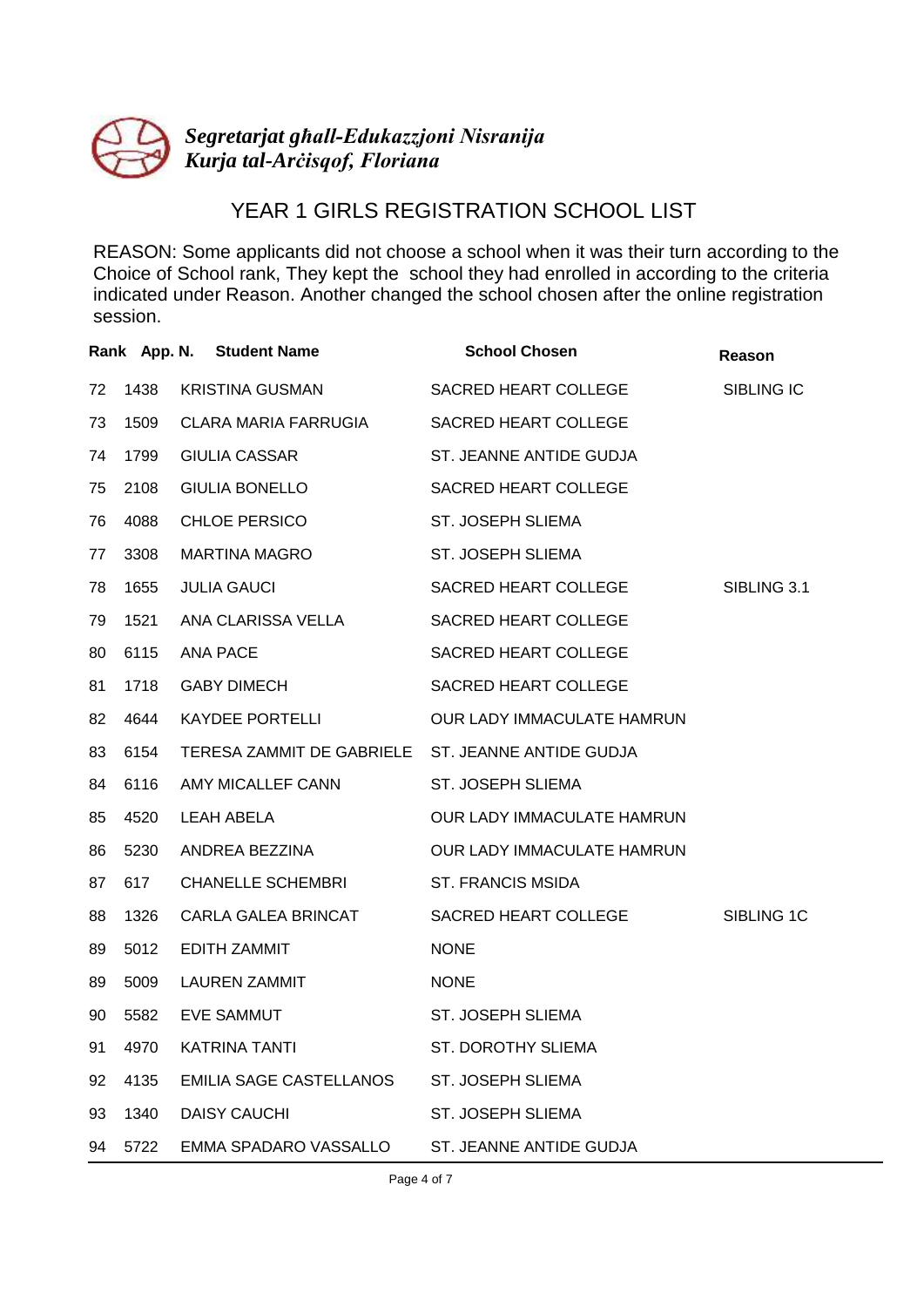

## YEAR 1 GIRLS REGISTRATION SCHOOL LIST

|    |          | Rank App. N. Student Name  | <b>School Chosen</b>                    | Reason     |
|----|----------|----------------------------|-----------------------------------------|------------|
| 95 | 5762     | ELLIE ROSE MAGRO           | ST. JOSEPH SLIEMA                       |            |
| 96 | 5942     | <b>KATRIN ELLUL</b>        | <b>NONE</b>                             |            |
| 98 | 1641     | <b>NAIA BUHAGIAR</b>       | ST. DOROTHY SLIEMA                      |            |
| 99 | 6149     | <b>JULIA CASSAR</b>        | ST. JOSEPH SLIEMA                       |            |
|    | 100 5988 | <b>KAYLEY CARUANA</b>      | OUR LADY IMMACULATE HAMRUN              |            |
|    | 101 5572 | BETHANY D'AGOSTINO         | <b>NONE</b>                             |            |
|    | 102 5113 | ELLA KRISZTINA TABONE      | <b>ST. DOROTHY SLIEMA</b>               |            |
|    | 103 3788 | <b>VALERIA SAMMUT</b>      | <b>ST. DOROTHY SLIEMA</b>               |            |
|    | 104 3183 | VALENTINA ELIZA GAUCI      | <b>ST. DOROTHY SLIEMA</b>               |            |
|    | 105 1511 | CARA DONOGHUE BALDACCHI    | <b>ST. DOROTHY SLIEMA</b>               |            |
|    | 106 5046 | TARA VICTORIA VAISHNAVI PA | <b>NONE</b>                             |            |
|    | 107 4559 | SOPHIE MAMO                | OUR LADY IMMACULATE HAMRUN CHANGE AFTER |            |
|    | 108 4327 | HANNAH ZERAFA              | <b>NONE</b>                             |            |
|    | 109 1771 | <b>EMA FENECH</b>          | OUR LADY IMMACULATE HAMRUN              |            |
|    | 110 4195 | DIANA PADOVANI             | OUR LADY IMMACULATE HAMRUN              |            |
|    | 111 2092 | MIA ZAMMIT                 | SACRED HEART COLLEGE                    | SIBLING 1C |
|    | 112 5788 | ERIKA BONANNO              | <b>ST. DOROTHY SLIEMA</b>               |            |
|    | 113 1392 | JADE EBEJER                | ST. DOROTHY SLIEMA                      |            |
|    | 114 4787 | <b>EMMA CINI</b>           | ST. DOROTHY SLIEMA                      |            |
|    | 115 4988 | <b>EMELIE KARSJO</b>       | <b>ST. DOROTHY SLIEMA</b>               |            |
|    | 116 1887 | <b>NORAH SPITERI</b>       | ST. DOROTHY SLIEMA                      |            |
|    | 117 1388 | <b>MARTINA BUHAGIAR</b>    | OUR LADY IMMACULATE HAMRUN              |            |
|    | 118 1747 | <b>ELSA GIGLIO</b>         | <b>ST. DOROTHY SLIEMA</b>               |            |
|    | 119 1671 | <b>LORA GATT CAMPBELL</b>  | OUR LADY IMMACULATE HAMRUN              |            |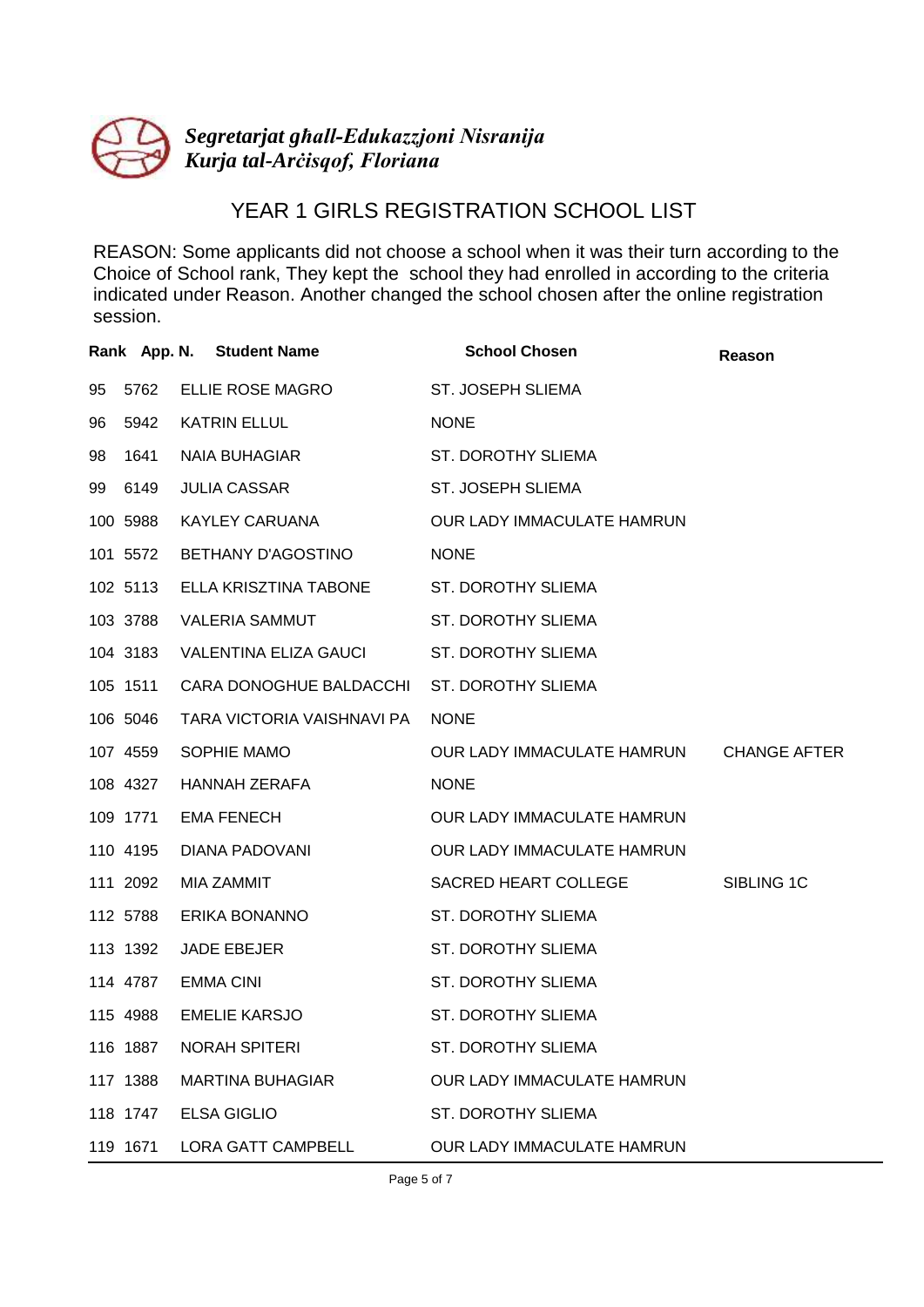

## YEAR 1 GIRLS REGISTRATION SCHOOL LIST

REASON: Some applicants did not choose a school when it was their turn according to the Choice of School rank, They kept the school they had enrolled in according to the criteria indicated under Reason. Another changed the school chosen after the online registration session.

|          | Rank App. N. Student Name | <b>School Chosen</b>       | Reason      |
|----------|---------------------------|----------------------------|-------------|
| 120 4856 | <b>MEGAN GERADA</b>       | <b>ST. DOROTHY SLIEMA</b>  |             |
| 121 5934 | <b>EMMA SPITERI</b>       | <b>ST. MONICA GZIRA</b>    | SIBLING 3.1 |
| 122 1719 | HARLEY CAUCHI COLE        | <b>ST. DOROTHY SLIEMA</b>  |             |
| 123 6144 | LAURA MUSCAT              | ST. FRANCIS COSPICUA       |             |
| 124 5943 | POPPY VASSALLO            | ST. DOROTHY SLIEMA         |             |
| 125 3238 | AMELIA CRISTINA           | OUR LADY IMMACULATE HAMRUN |             |
| 126 1321 | MIREYA-CHIKA OBIDIMALOR   | OUR LADY IMMACULATE HAMRUN | SIBLING 1C  |
| 127 1906 | <b>AMY TABONE</b>         | ST. DOROTHY SLIEMA         |             |
| 128 6108 | LISA CUTAJAR              | ST. DOROTHY SLIEMA         |             |
| 129 5930 | KAITLYN HOPE MIFSUD       | OUR LADY IMMACULATE HAMRUN |             |
| 130 1542 | MAY CAMILLERI             | OUR LADY IMMACULATE HAMRUN |             |
| 131 5527 | ELISA GENUIS              | OUR LADY IMMACULATE HAMRUN |             |
| 132 5981 | ELLA BORG                 | OUR LADY IMMACULATE HAMRUN |             |
| 133 5555 | HANNAH MICALLEF           | OUR LADY IMMACULATE HAMRUN |             |
| 134 5119 | YASMINE GAUCI             | OUR LADY IMMACULATE HAMRUN |             |
| 135 1660 | JULIANA ZAMMIT            | <b>ST. DOROTHY SLIEMA</b>  |             |
| 136 1417 | <b>CHARLY MEJLAK</b>      | ST. DOROTHY SLIEMA         |             |
| 137 1741 | NORA MARIE SPITERI        | <b>ST. DOROTHY SLIEMA</b>  |             |
| 138 4827 | <b>JASIELLE BEZZINA</b>   | OUR LADY IMMACULATE HAMRUN |             |
| 139 4763 | EMMA DEBONO               | OUR LADY IMMACULATE HAMRUN |             |
| 140 4392 | MARTINA GENOVESE          | OUR LADY IMMACULATE HAMRUN |             |
| 141 4300 | NINA AZZOPARDI            | <b>NONE</b>                |             |
| 142 2019 | EMMA VASSALLO             | <b>NONE</b>                |             |
| 143 6140 | <b>SARA CASILLO</b>       | ST. DOROTHY SLIEMA         |             |

Page 6 of 7